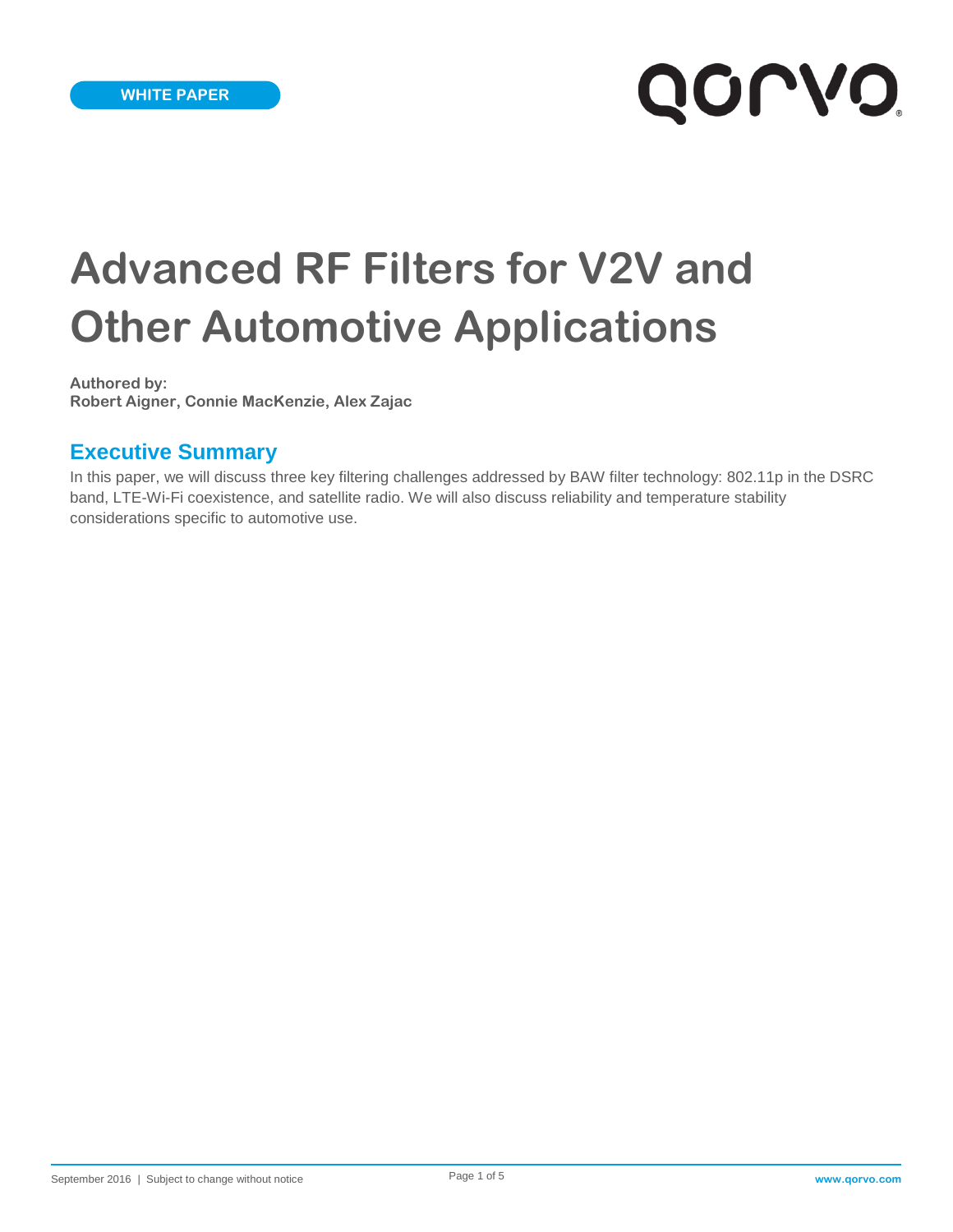

#### **Introduction**

As automobiles acquire more digital capabilities, they are relying on a growing number of wireless technologies to communicate with the outside world. Already, many vehicles support LTE data connections and operate as small Wi-Fi hotspots. Over the next few years, the long-planned goal of vehicle-to-vehicle (V2V) and vehicle-toinfrastructure (V2X) communications is finally expected to become a reality, using the IEEE 802.11p standard over the 5.9 GHz Dedicated Short Range Communications (DSRC) band. This technology is expected eventually to spread to millions of vehicles across the entire automotive industry, as collision-avoidance and other intelligent transportation applications prove their value for consumers and other stakeholders such as insurance companies and government agencies.

As this connected-car trend unfolds, vehicles are increasingly using higher-frequency RF bands that are very close to bands used for other purposes, and interference between these bands has become a key concern. In many cases, there is almost no separation between bands, which makes it extremely difficult to meet regulatory requirements for reducing out-of-band emissions. The DSRC band, for example, is very close to the 5.8 GHz band used for European toll systems, while in-vehicle satellite radio services use spectrum that is separated by only a few MHz from adjacent LTE bands.

Avoiding interference in these cases requires high-performance RF bandpass filters capable of operating at high frequencies. These filters must provide steep skirts to prevent signals from bleeding into adjacent bands, and low insertion loss across the passband to sustain output power and maximize range. Filters used in automotive applications also must be able to operate under challenging physical conditions, operating reliably over the expected life of the vehicle while subjected to extremes of temperature and humidity. DSRC, in particular, also presents the challenge of delivering this performance at frequencies much higher than traditional cellular bands.

Bulk Acoustic Wave (BAW) filters uniquely possess these characteristics, and offer all the capabilities required for the 5.9 GHz band. BAW filters are acoustic filters that are built up from numerous deposited layers, including thin-film piezoelectric layers and plate-shaped electrodes. The acoustic wave travels in a vertical direction through these layers, and the resonance frequency is determined by layer thickness: thinner layers support higher frequencies. BAW filters provide steep skirts and high quality (Q) factors of up to 3,000, and are much smaller than traditional ceramic and dielectric filters. With their precise selectivity and small size, BAW filters are extensively used in smartphones and other mobile devices; those characteristics also make them suitable for advanced RF applications in vehicles. BAW filters are typically used for applications above 1.5 GHz where high performance is required, and the technology is fundamentally capable of working at frequencies up to 10 GHz and beyond.

However, manufacturing BAW filters is not easy, and the challenges increase at higher frequencies. For a BAW filter to work at 6 GHz, all the thin films in the layer stack — including the electrodes — must be very thin. Challenges arise regarding the electrical sheet resistance of the electrodes and the ability to create sufficiently smooth, uniform layers. Furthermore, the acoustic losses in solid materials tend to increase with the square of frequency. Specialized manufacturing processes are required to compensate for temperature-related frequency drift, and to ensure the required reliability.

#### **802.11p and European Toll Systems**

The 5.9 GHz DSRC band is a prime example of a band pushing the envelope of advanced RF filter technology. The frequency is higher than existing cellular bands, and the required skirt steepness is very demanding. At this frequency, losses in all parts of the transmission chain will be high, and the link budget will depend on the ability of the filter to prevent interference with other systems.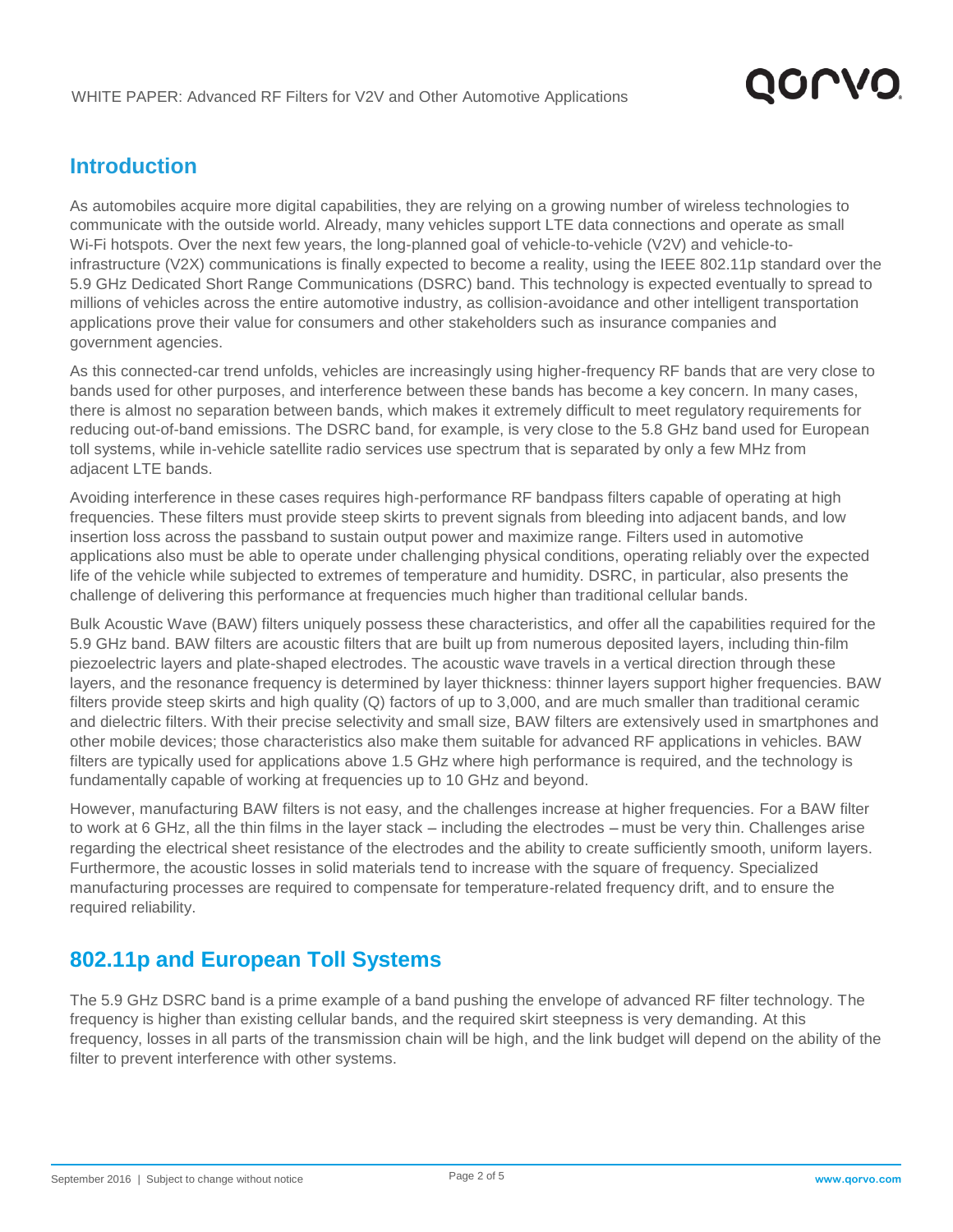For 802.11p systems operating in this band, a key issue is coexistence with electronic toll systems in Europe. In many European countries, these toll systems operate in the 5795-5815 GHz band, and the European Telecommunications Standards Institute (ETSI) has placed tight requirements on out-of-band emissions.

To date, there has not been a workable, affordable solution that enables 802.11p systems to meet the ETSI requirements. As shown in Figure 1, solutions must provide low insertion loss across the DSRC band along with very steep skirts to avoid interference with the spectrum used by toll systems, which is separated by a guard band of only 15 MHz. Without high quality factors (Q>1,000), filters cannot meet these challenges. Simulations based on measured test structures confirm that BAW filters can exceed these requirements, and can be specified to a frequency tolerance better than 0.15 percent at this frequency.



Figure 1. Simulation showing required performance of 802.11p BAW filter to avoid interference with European electronic toll systems

Automotive filters must meet these exacting requirements across a broad temperature range. Temperature drift — the shift in filter frequency response as the temperature changes — has become a major obstacle when trying to avoid interference between closely spaced bands. The problem is particularly acute with automotive applications, since specifications typically require an operating temperature range from -40 C to +105 C. Vehicles are driven in conditions ranging from extreme summer heat to snow and ice, and filters are often in locations subjected to even greater temperature variation and heat stress, such as rooftop aerials or engine compartments.

BAW filters are inherently less sensitive to temperature change than other acoustic filters, but even so it may be impossible to meet the stringent requirements for DSRC systems in Europe with traditional BAW manufacturing processes. Solving the problem requires advanced processes that create filters with a much more stable response to temperature variation. Temperature drift is caused by the fact that typical filter materials soften as the temperature rises; the effect can be counteracted by adding silicon dioxide  $(SiO<sub>2</sub>)$ , which exhibits the opposite response, stiffening with rising temperature. This temperature compensation can reduce temperature drift to near-zero, resulting in BAW filters with a temperature coefficient of frequency (TCF) of  $0 \pm 2$  ppm/C.

10 P.V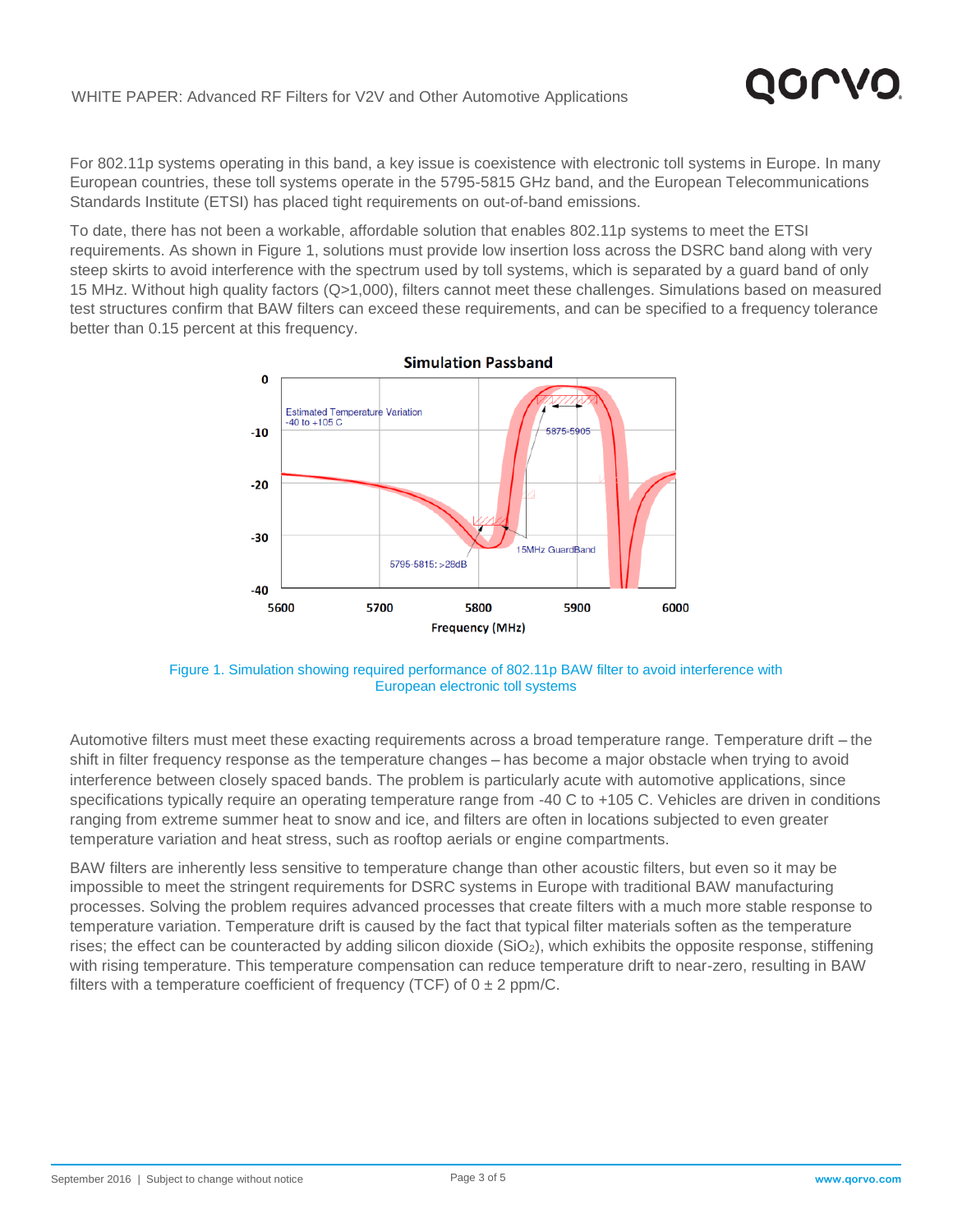

#### **Satellite Radio and the WCS Band**

Satellite radio is another case where even standard BAW filters are not capable of meeting requirements, and temperature-compensated BAW filters are needed. The satellite digital radio audio service (SDARS) band is sandwiched between the uplink and downlink bands of FDD-LTE Band 30, which operates in the Wireless Communications Service (WCS) spectrum (Figure 2). Only a 5 MHz guard band exists on each side of the SDARS spectrum. To enable satellite radio services to operate while protecting the adjacent WCS band from interference, a fully temperature-compensated BAW filter with near-zero TCF is needed. The filter is embedded in the vehicle's antenna.





### **Wi-Fi/LTE Coexistence**

Wi-Fi and LTE communications often must coexist in vehicles, requiring both to be able to operate simultaneously without interference. Many models now act as Wi-Fi hotspots, funneling data to and from the outside world via an LTE data connection. People in the vehicles may also simultaneously be using these technologies on their mobile devices.

The biggest challenges are coexistence between 2.4 GHz Wi-Fi and LTE Bands 40 and 41. Band 40 is a TDD-LTE band used in China. Band 41 is used both in China and the United States. Band 7, predominantly used in Europe, is also close to the Wi-Fi spectrum. There is only a miniscule 1 MHz guard band between LTE Band 40 and Wi-Fi channel 1, and the same gap between Wi-Fi channel 14 and LTE Band 41. The use of temperature-stable BAW filters has enabled coexistence between Wi-Fi and both bands with minimal need to sacrifice bandwidth.

#### **Reliability**

Reliability is a key issue for filters used in automobiles, which have a much longer working life than other devices such as smartphones. Automotive filters therefore should be tested and audited to a much greater extent than for other commercial applications. The Automotive Electronics Council AEC-Q200 quality standard for passive components (such as filters) includes stringent stress tests for stability under high temperatures and temperature changes; resistance to humidity; and mechanical stresses such as shock, vibration, and board flex.